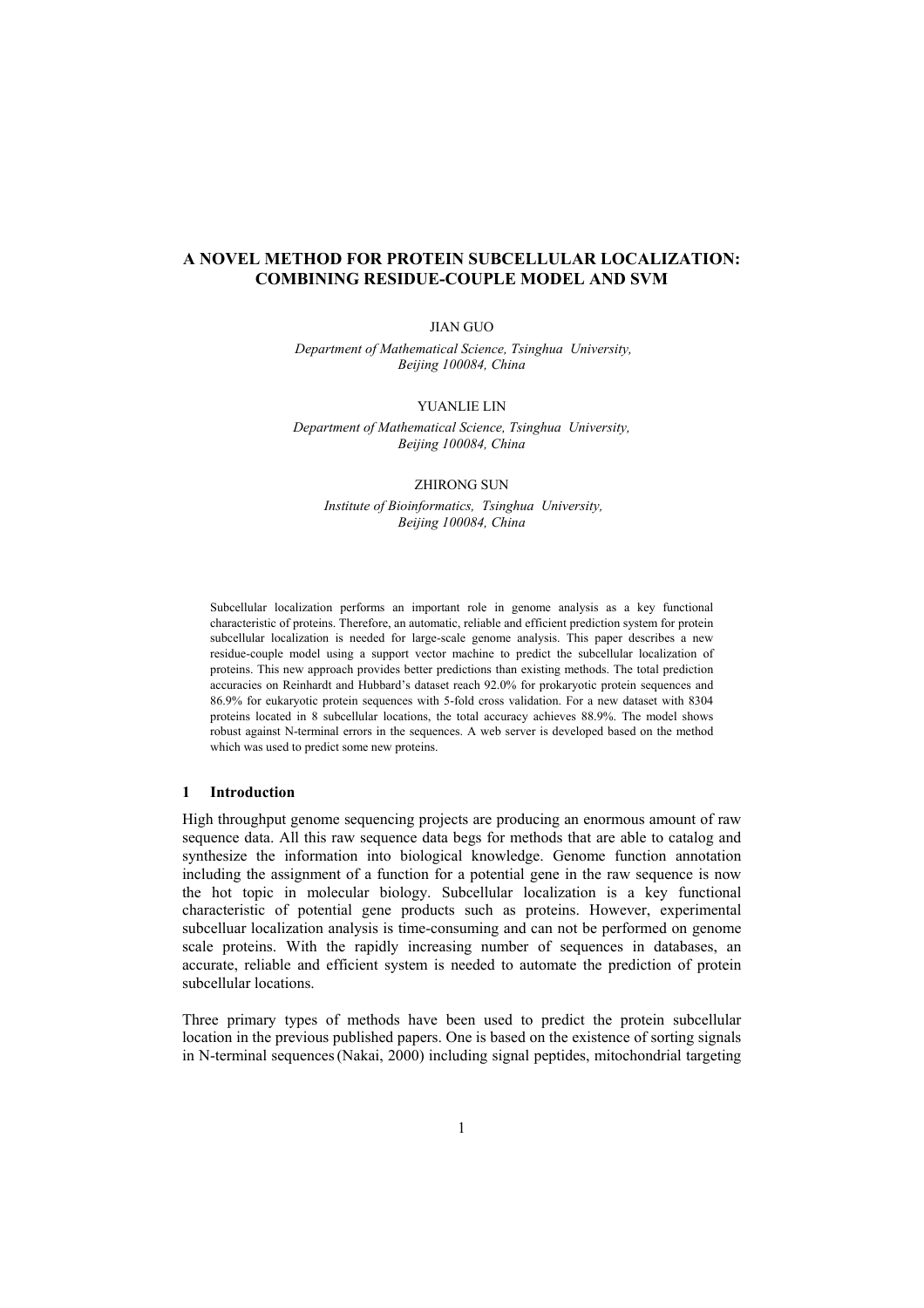peptides and chloroplast transit peptides (Nielsen et al, 1997, 1999). Emanuelsson et al. proposed an integrated prediction system using an artificial neural network based on individual sorting signal predictions. This system could be use to find cleavage sites in sorting signals and simulate the real sorting process to a certain extent. Nevertheless, the prediction accuracy of the methods based on sorting signals is highly dependent on the quality of the protein N-terminal sequence assignment. Unfortunately, it is usually unreliable to annotate the N-terminal using known gene identification methods (Frishman, 1999). As a result, the prediction accuracy and reliability decrease when signals are missing or are only partially included.

The second type of methods is mainly based on the amino acid composition of protein sequences in different subcellular locations. This approach was first suggested by Nakashima & Nishikwa. They found that the intracellular and the extracellular proteins could be accurately discriminated only by amino acid composition. Different statistical methods and machine learning methods have been used to improve prediction accuracy. Cedano et al. (1997) adopted a statistical method with Mahalanobis distance for prediction. Reinhardt and Hubbard (1998) predicted subcellular locations with neural networks and reached accuracy levels of 66% for eukaryotic sequences and 81% for prokaryotic sequences. Chou et al. (1999) proposed a covariant discriminant algorithm using the same prokaryotic dataset as Reinhardt et al. and achieved a total accuracy of 87%. Hua & Sun (2001) constructed a prediction system using a support vector machine (SVM), a new machine learning method based on the statistical learning theory, using the same prokaryotic and eukaryotic datasets. The prediction accuracy of Hua and Sun's method was as high as 91.4% for prokaryotic proteins and 79.4% for eukaryotic proteins. However, in those models, the protein sequences were decomposed into animo acid compositions, which results in a great mount of information loss. To overcome this fault, several methods were introduced to combine the information of the amino acid composition with the information related to other biological data. Nakai et al. constructed an expert system based on sorting signals and amino acid composition (Nakai et al, 1992, 1997). Chou (2001) and Feng and Zhang (2001) added the hydrophobicity index of residue pairs into the prediction system and used the Bayes Discriminate Function as a prediction tool. Yuan (1999) used the Markov model, which considered the information not only from amino acid composition but also from sequence-order.

The third approach is to do a similarity search on the sequence, extract a text from homologs and use a classifier on the text features. Nair and Rost (2002) analyzed the relation between sequence similarity and identity in subcellular localization and construct the webserver LOCkey.

This paper presents a novel approach combining the residue-couple model and the SVM for subcellular localization prediction. Residue-couples contain information of the amino acid composition and the order of the amino acids in the protein sequences. The information is important for subcellular localization. These residue-couples were used to train the SVM classifiers. By using a 5-fold cross validation test, the overall prediction accuracies reach 86.9% for eukaryotic proteins and 92.1% for prokaryotic proteins. The results show that the prediction accuracy is significantly improved with the novel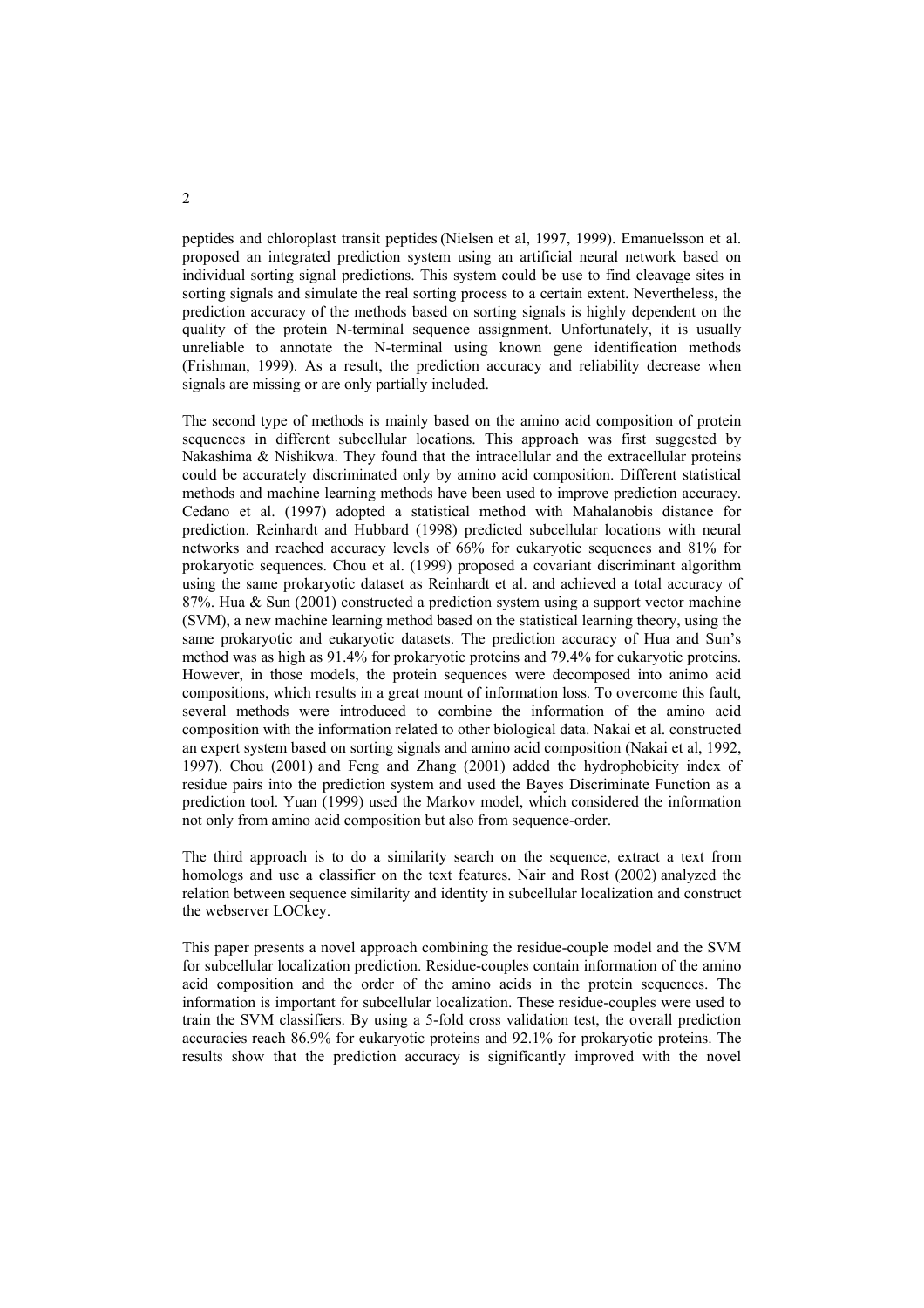approach. To test the prediction on a real protein, a putative gene sequence was selected from GeneBank. The prediction results are consistent with experimental data.

### **2 Method and database**

## **2.1 Database**

The database generated by Reinhardt and Hubbard (1998), a commonly used subcellular localization dataset, was first used to test our new model. The sequences in this database were extracted from SWISSPORT 33.0 and the subcellubar location of each protein has been annotated. The set of sequences was filtered, keeping only those which appeared to be complete and those which appeared to have reliable location annotations. Transmembrane proteins were excluded because some reliable prediction methods for these proteins are already in existence (Rost et al 1996). Plant sequences were also removed to ensure a sufficient difference of the composition. The finally filtered dataset included 997 prokaryotic proteins (688 cytoplasm, 107 extracellular and 202 periplasmic proteins) and 2427 eukaryotic proteins (684 cytoplasm, 325 extracellular, 321 mitochondrial, and 1097 nuclear proteins).

A new much larger dataset, SL8304, was also constructed to further test the algorithm. The new database included 8304 eukaryotic proteins in 8 subcellular locations with 1019 chloroplast proteins, 2387 cytoskeleton proteins, 595 extracellular proteins, 211 Golgi proteins, 133 lysosomal proteins, 644 mitochondrial proteins, 3199 nuclear proteins and 116 peroxisomal proteins. All the proteins in this dataset were selected from SWISSPORT release 41 using the same selection rule as Reinhardt and Hubbard's dataset.

#### **2.2 Classifier and support vector machine**

The support vector machine (SVM) is a new machine learning method, which has been used for many kinds of pattern recognition problems. The principle of the SVM method is to transform the samples into a high dimension Hilbert space and seek a separating hyperplane in this space. The separating hyperplane, which is called the optimal separating hyperplane (OSH), is chosen in such a way as to maximize its distance from the closest training samples. As a supervised machine learning technology, SVM is well founded theoretically on Statistical Learning Theory. The SVM usually outperforms other traditional machine learning technologies, including the neural network and the knearest neighbor classifier. In recent years, SVM have been also used in bioinformatics. Hua & Sun (2001) first applied SVM to predict protein secondary structure and protein subcellular localization. More detailed descriptions of the SVM method can be found in Vapnik's publications (Vapnik, 1995, 1998).

There are several parameters in the SVM, including the kernel function and the regularization parameter C. The inner product in the feature space is called a kernel function. The present study adopted the widely used radial basis function (RBF):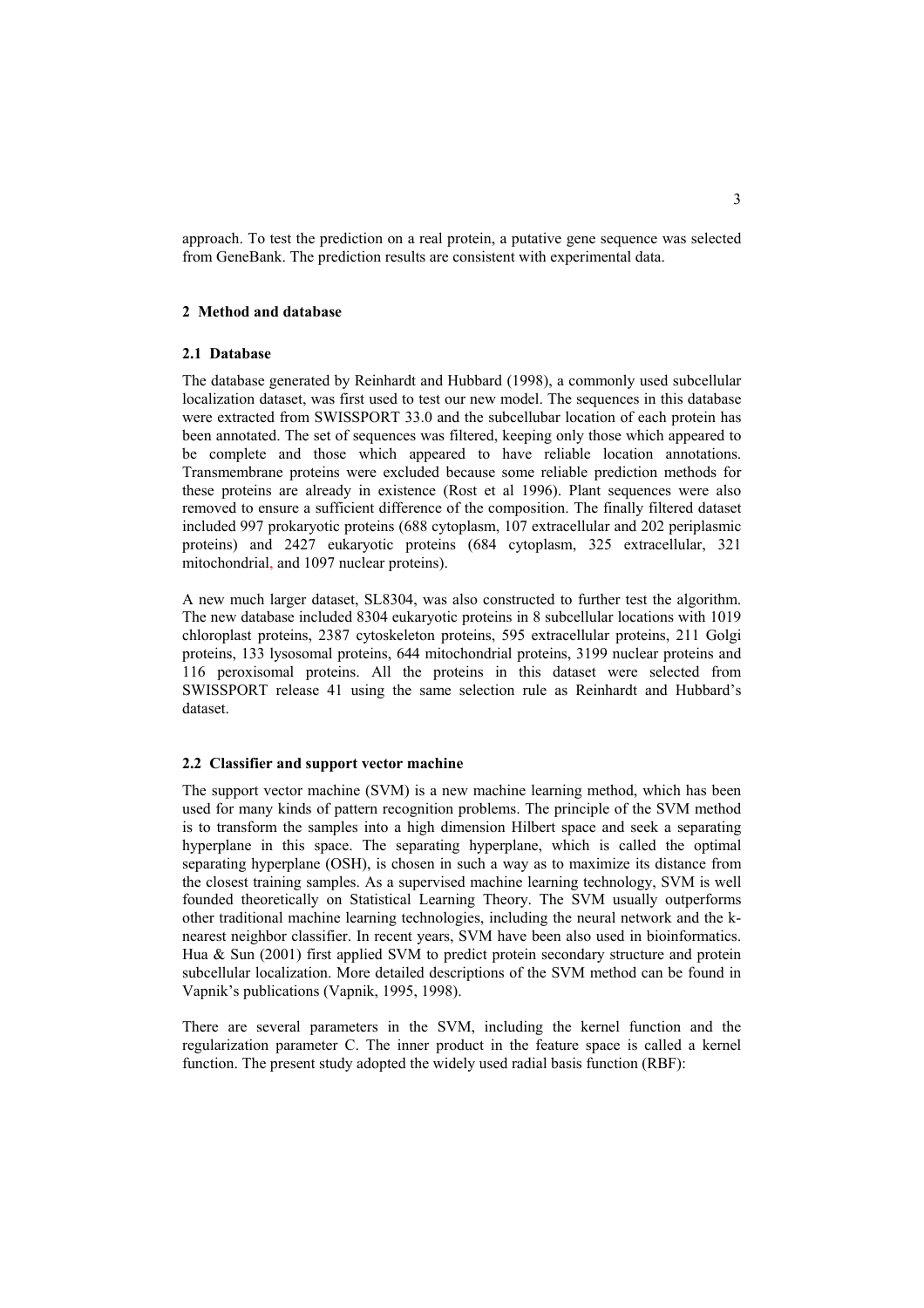The basic SVM algorithm is designed for binary classification problems only. Nevertheless, there are several methods to extend the SVM for classifying multi-class proteins. This paper used the "one-against-one" strategy. For a k-classification problem, the "one-against-one" strategy constructs  $k^*(k-1)$  classifiers with each one trained with the data from two different classes. The final decision is based on a voting strategy, i.e., the test sample is classified into the class chosen by the most binary classifiers. The software toolbox used to implement the SVM in this paper was LIBSVM by Chih-Chung Chang and [Chih-Jen Lin.](http://www.csie.ntu.edu.tw/~cjlin) The software toolbox can be downloaded from: http://www.csie.ntu.edu.tw/~cjlin/libsvm/.

### **2.3 Residue-Couple model**

The traditional subcellular location prediction model is primarily based on the amino acid composition model. However the amino acid composition model alone ignores a certain amount of information of the protein sequence. Unfortunately, the information about the sequence order effect can not be easily incorporated into a pattern recognition model for prediction because of the huge number of possible sequence order patterns (Chou, 2001). However, inspired by Chou's quasi-sequence-order model and Yuan's Markov chain model, we developed a new model utilizing the sequence order effect indirectly.

The model denotes a protein sequence as a series of letters:

$$
R_1R_2R_3R_4R_5R_6R_7\cdots\cdots R_L
$$

where  $R_l$  represents the amino acid in location  $l(l = 1, 2, ..., L)$ . The "residue-couple" is defined as follows:

$$
X_{i,j}^{1} = \frac{1}{N-1} \sum_{n=1}^{N-1} H_{i,j}(n, n+1)
$$
  
\n
$$
X_{i,j}^{2} = \frac{1}{N-2} \sum_{n=1}^{N-2} H_{i,j}(n, n+2)
$$
  
\n...\n
$$
X_{i,j}^{k} = \frac{1}{N-k} \sum_{n=1}^{N-k} H_{i,j}(n, n+k)
$$
  
\n...\n...\n
$$
X_{i,j}^{m} = \frac{1}{N-m} \sum_{n=1}^{N-m} H_{i,j}(n, n+m), \quad m \le N, i=1,2,\dots,20 \text{ and } j=1,2,\dots,20
$$

where  $H_{i,j}(n, n+k) = 1$  if the amino acid in location n is i and the one in location n+k is j; otherwise  $H_{i,j}(n, n+k) = 0$  (Figure 1). The values of i and j range from 1 to 20, representing the 20 different amino acids (briefly denoted as A, C, D, E, F, G, H, I, J, K, L, M, N, P, Q, R, S, T, V, W, Y).  $X_{i,j}^1$  (*i*, *j* = 1,2,…,20) is called the 1st-rank residue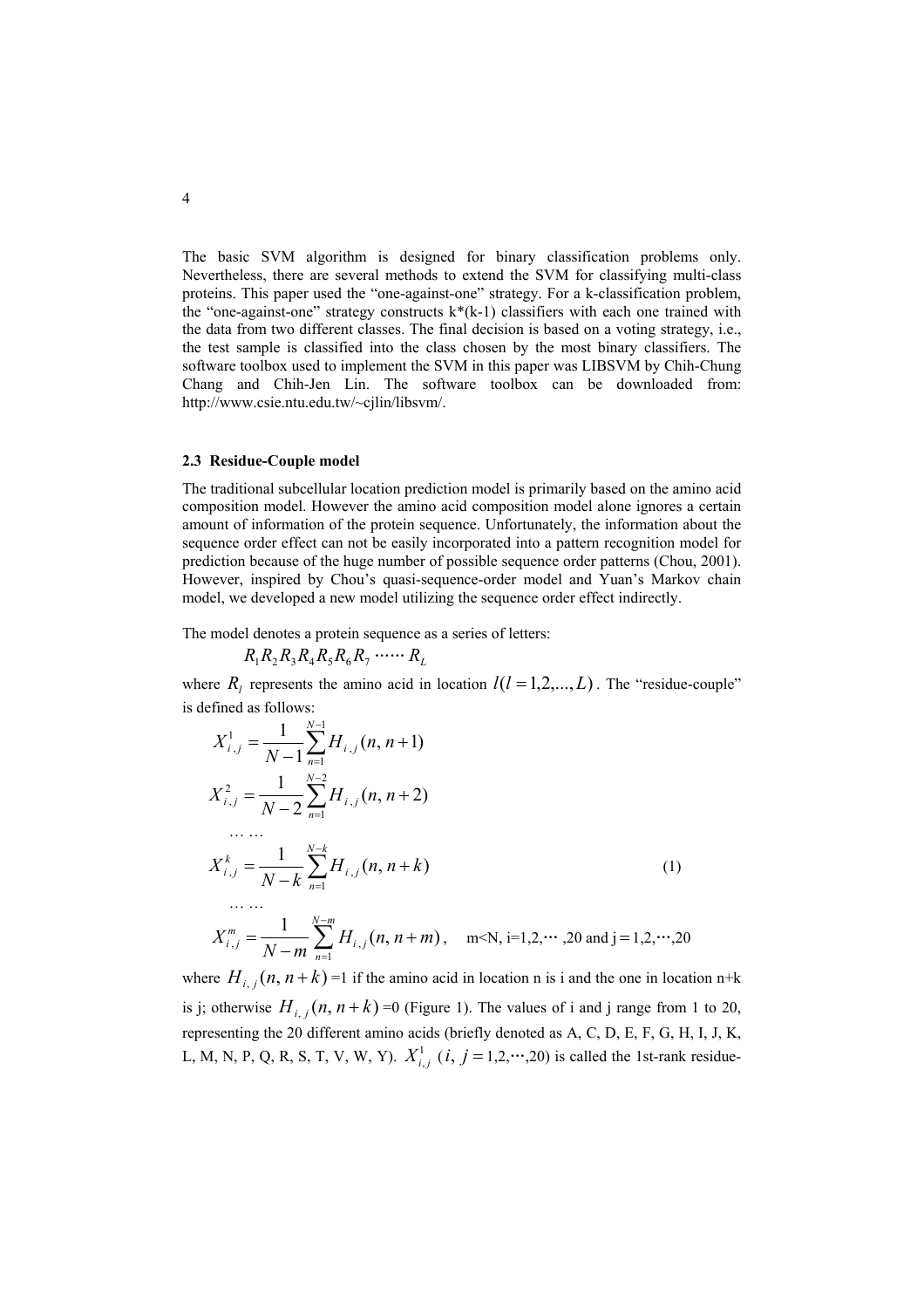couple that represents the frequency with which a mode of continuous residue pairs is observed in a protein sequence.  $X_{i,j}^2$  is called the 2nd-rank residue-couple that represents the frequency with which the coupled mode  $(i, j)$  is observed in a protein sequence (" $\frac{1}{n}$ " represents any type of amino acid ).  $X_{i,j}^k$  is called the kth-rank residuecouple that represents the frequency with which the coupled mode  $(i, j, j)$  is observed in a protein sequence, and so forth. There are, therefore,  $20 \times 20 = 400$  residuecouples in each rank (Figure 1).



**Figure 1:** A schematic drawing to show the residue-couple with different rank: (a) the 1strank: the coupling mode between all the two consecutive residues. (b) the 2nd-rank: the coupling mode between two residues with only one amino acid between them. (c) the 3thrank: the coupling mode between two residues with right two amino acid between them.

For each protein sequence, all the residue-couples were combined into a vector  $x$ , that is, the first 400 components of  $x$  were the 400 1st-rank residue-couples and the following 400 components are the 400 2nd-rank residue-couples, and so forth. Therefore, the final vector has a dimension of  $400 \times m$ . The value of m is called the "coupling-degree", representing the total rank of residue-couples. This model contains the information for both the amino acid composition and the order effect of the protein sequence. Each protein sequence was analyzed in this way to obtain a set of  $400 \times m$  dimension vectors (each vector corresponds to one vector). The set of vectors was used as the input vectors to the support vector machine for training and prediction (Figure 2).

#### **2.4 Cross-validation and model selection**

The current work used a 5-fold cross validation for testing because of our limited computational power. In the k-fold cross validation, the entire sample set was randomly divided into k equally sized subsets. One subset at a time was used as the test set and the other k-1 subsets were used to train the SVM. The final prediction results were generated by combining the results of each subset in turn.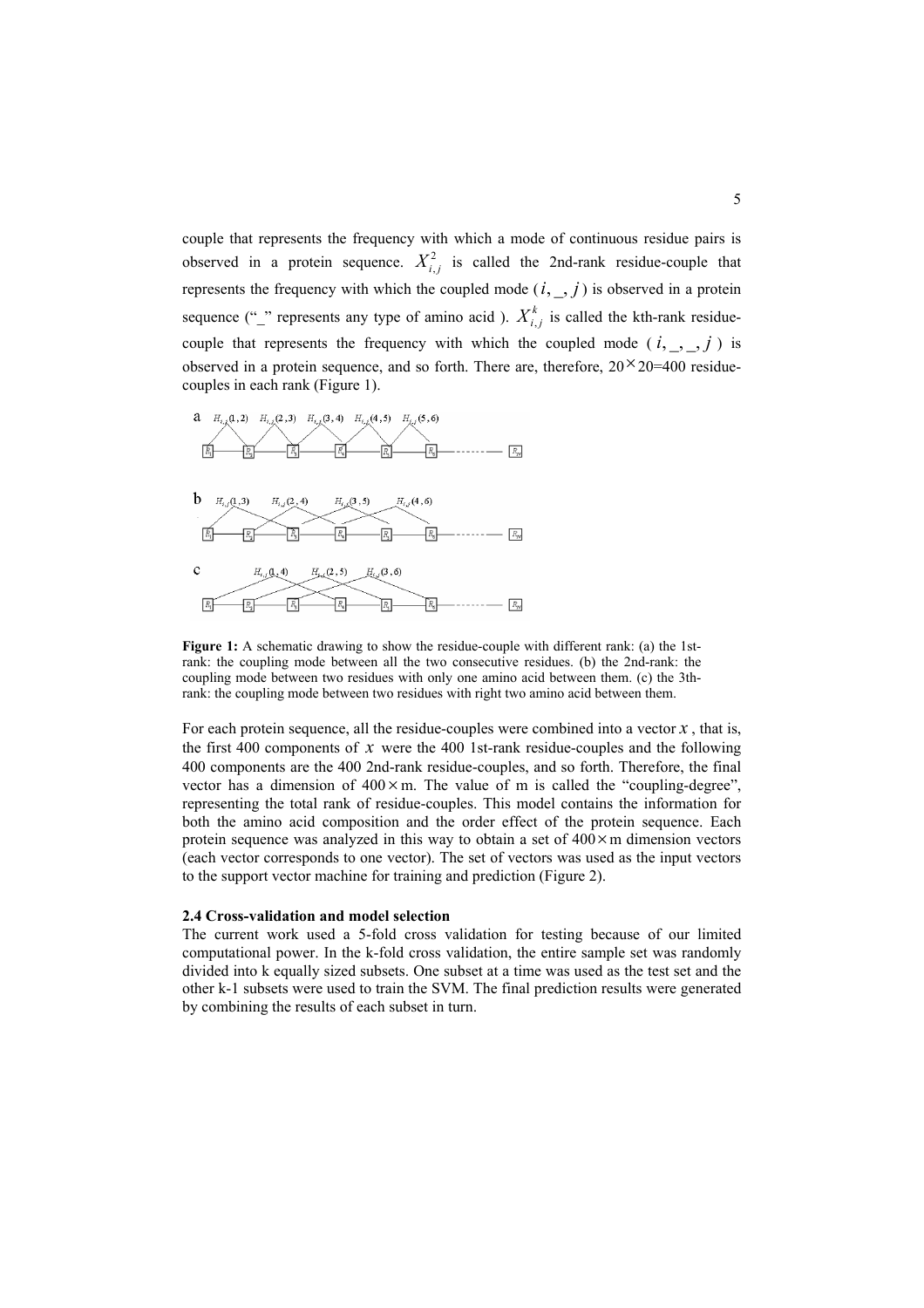

**Figure 2:** The prediction process of our method. The input vector of SVM is a number of 400  $\times$  m dimension vectors.

## **2.5 Prediction result assessments**

The total prediction accuracy, the accuracy in each location and the Matthew's Correlation Coefficient (MCC) were used to assess the prediction result.

 $M_{ij}$  denotes the number of proteins observed in location i and predicted in location j,

then the total number of proteins observed in state i was  $obs_i = \sum M_{i,i}$ , where k is the 1 *k*  $i = \sum_{i}^{M} i$ *j*  $obs_i = \sum M$  $=\sum_{j=1}^{n} M_{i,j}$ 

number class. The total number of proteins predicted in state i was  $pre_i = \sum M_{ji}$ 1 *k*  $i = \sum_i^{\mathbf{M}} j$ *j*  $pre_{i} = \sum M$  $\sum_{j=1}^n M_{j,i}$  .

The total prediction accuracy and the prediction accuracy in location i was defined as:

$$
Total\_Accuracy = \frac{\sum_{i=1}^{k} M_{i}}{N}
$$
 (2)

$$
Accuracy(i) = \frac{M_{ii}}{obs(i)} = \frac{M_{ii}}{\sum_{j=1}^{k} M_{ij}}
$$
(3)

Matthew's Correlation Coefficient (MCC) was defined as follows:

$$
MMC_i = \frac{p_i \cdot n_i - u_i \cdot o_i}{\sqrt{(p_i + u_i)(p_i + o_i)(n_i + u_i)(n_i + o_i)}}
$$
(4)  

$$
p_i = M_{ii} \qquad n_i = \sum_{j \neq i}^{3} \sum_{k \neq i}^{3} M_{jk}
$$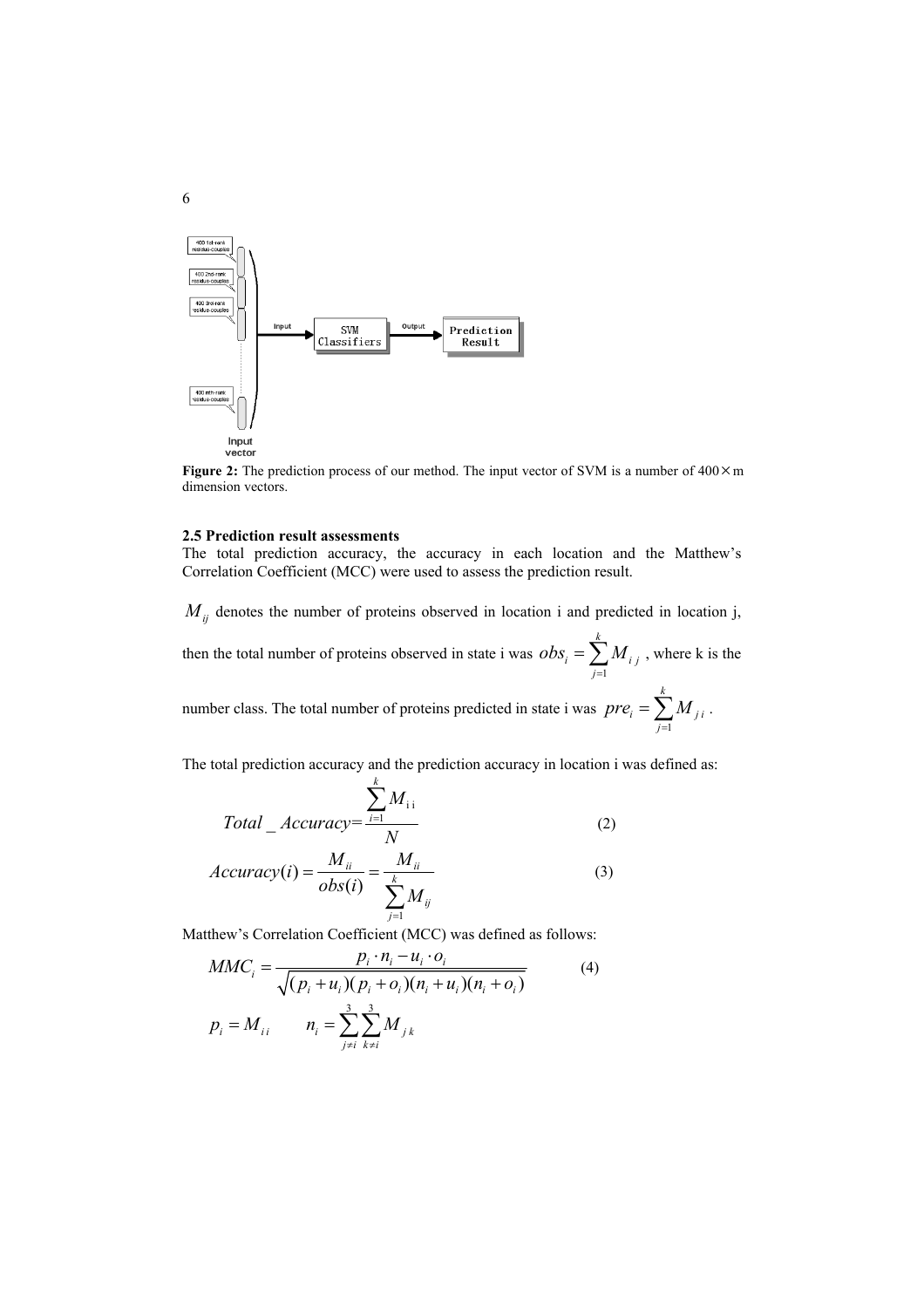$$
o_i = \sum_{j \neq i}^{3} M_{ji} \qquad u_i = \sum_{j \neq i}^{3} M_{ij}
$$

where  $p_i$  is the number of correctly predicted sequences in location i,  $n_i$  is the number of correctly predicted sequences not in location i,  $u_i$  is the number of under-predicted sequences, and  $o_i$  is the number of over-predicted sequences.

# **3 Results**

## **3.1 Prediction Accuracy**

Table 1: The prediction accuracy of the current method for eukaryotic proteins with different input vectors coupling-degrees. The results were based on the 5-fold crossvalidation test. Table 1 shows that the total accuracy reached 86.9%. when the couplingdegree was equal to 6 and the kernel parameter  $\gamma$  was 20. The accuracies in different subcellular locations are also listed in Table 1.

|                   |         |      | Coupling-degree |      |      |      |      |      |      |  |
|-------------------|---------|------|-----------------|------|------|------|------|------|------|--|
|                   |         |      |                 |      |      |      | 6    |      | 8    |  |
| Total Acc $(\% )$ |         | 80.4 | 85.5            | 86.5 | 85.9 | 86.5 | 86.9 | 86.7 | 86.6 |  |
|                   | Cyto    | 79.5 | 84.2            | 85.0 | 84.5 | 86.0 | 85.8 | 85.7 | 86.4 |  |
| Acc               | Extra   | 79 7 | 80.0            | 84.3 | 81.0 | 85.0 | 85.9 | 83.4 | 82.8 |  |
|                   | Mito    | 54.2 | 60.8            | 64.5 | 58.9 | 63.9 | 65.4 | 63.0 | 62.0 |  |
|                   | Nuclear | 88.7 | 95.1            | 94.6 | 96.1 | 93.9 | 94.2 | 95.3 | 95.0 |  |
|                   |         | 100  | 100             | 50   | 50   | 20   | 20   | 20   | 20   |  |

Table 2: The accuracies of the method for prokaryotic proteins with different input vectors coupling-degrees. Only five different coupling-degrees are shown in the table since the result changed little with increasing coupling-degree.

|     | Coupling-degree  |             |      |      |      |             |  |  |  |  |
|-----|------------------|-------------|------|------|------|-------------|--|--|--|--|
|     |                  |             |      |      |      |             |  |  |  |  |
|     | <b>Total Acc</b> |             | 91.3 | 91.2 | 91.5 | 92.0        |  |  |  |  |
|     | Cyto             | <u>99.1</u> | 98.4 | 98.1 | 99.0 | 99.0        |  |  |  |  |
| Acc | Peri             | 70.1        | 76.6 | 78.5 | 73.8 | 77.6        |  |  |  |  |
|     | Extr             | 72.8        | 74.8 | 74.8 | 75.3 | <u>75.7</u> |  |  |  |  |
| a   |                  |             |      |      |      |             |  |  |  |  |
|     |                  | 100         | 100  | 100  | 100  | 100         |  |  |  |  |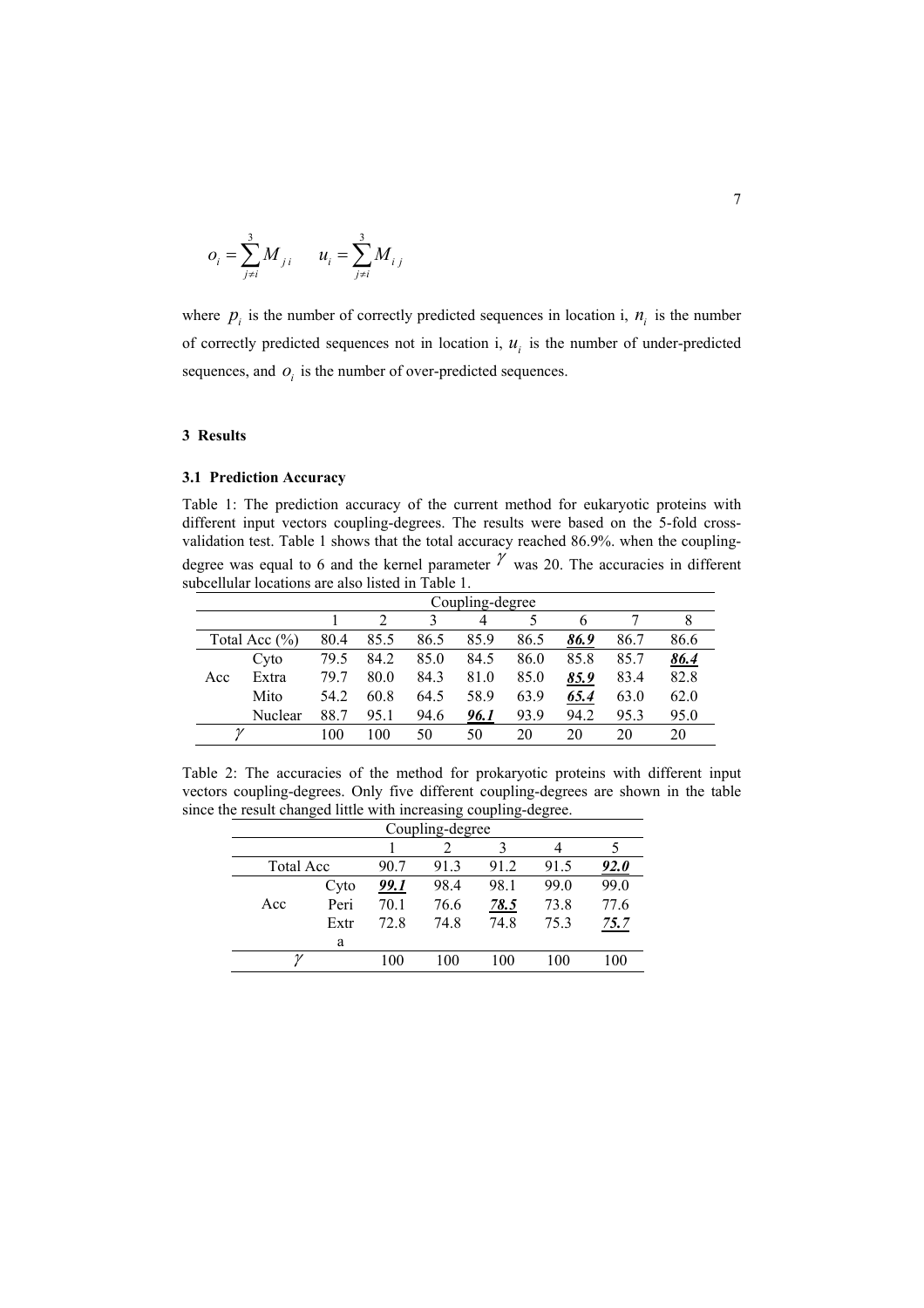### **3.2 Prediction result and comparison with other methods**

Table 3: The comparisons of different prediction method for the eukaryotic sequences. The result of neural network model and residue-couple model are given by cross validation. The Markov model and SVM result were given by the jackknife.

|                  | ANN  | Markov |       |               | Amino acid  | Residue- |            |
|------------------|------|--------|-------|---------------|-------------|----------|------------|
| Location         |      |        | model |               | composition | couple   |            |
|                  |      |        |       |               | $+SVM$      |          | model      |
|                  |      |        |       |               |             |          | $+SVM$     |
|                  | Acc  | Acc    | MCC   | Acc           | MCC         | Acc      | <b>MCC</b> |
|                  | $\%$ | $(\%)$ |       | $\frac{1}{2}$ |             | $\%$     |            |
| Cyto             | 55   | 78.1   | 0.60  | 76.9          | 0.64        | 85.8     | 0.77       |
| Extra            | 75   | 62.2   | 0.63  | 80.0          | 0.78        | 85.6     | 0.89       |
| Mito             | 61   | 69.2   | 0.53  | 56.7          | 0.58        | 65.4     | 0.72       |
| Nuclear          | 72   | 74.1   | 0.68  | 87.4          | 0.75        | 94.2     | 0.85       |
| <b>Total Acc</b> | 66   | 73.0   |       | 79.4          |             | 86.9     |            |

Table 4 : The comparisons of different methods for the prokaryotic sequences. The result of neural network model and residue-couple model are given by cross validation. The Markov model and SVM result were given by the jackknife (leave one out cross validation).

| Location         | <b>ANN</b> | Covariant<br>discriminan<br>t | Markov<br>model |         |        | Amino acid<br>composition<br>$+SVM$ | Residue-<br>couple<br>model<br>$+SVM$ |      |
|------------------|------------|-------------------------------|-----------------|---------|--------|-------------------------------------|---------------------------------------|------|
|                  | Acc        | Acc                           |                 | Acc MCC | Acc    | MCC                                 | Acc                                   |      |
|                  | $(\%)$     | $(\%)$                        | $(\%)$          |         | $(\%)$ |                                     | <b>MCC</b>                            |      |
|                  |            |                               |                 |         |        |                                     | $\left(\frac{0}{0}\right)$            |      |
| Cyto             | 80         | 91.6                          | 93.             | 0.83    | 97.    | 0.86                                | 99.0                                  | 0.89 |
|                  |            |                               | 6               |         | 5      |                                     |                                       |      |
| Extra            | 77         | 80.4                          | 77.             | 0.77    | 75.    | 0.77                                | 77.6                                  | 0.79 |
|                  |            |                               | 6               |         | 7      |                                     |                                       |      |
| Peri             | 85         | 72.7                          | 79.             | 0.69    | 78.    | 0.78                                | 75.7                                  | 0.78 |
|                  |            |                               |                 |         |        |                                     |                                       |      |
| <b>Total Acc</b> | 81         | 86.5                          | 89.             |         | 91.    |                                     | <u>92.0</u>                           |      |
|                  |            |                               |                 |         | 4      |                                     |                                       |      |

The prediction result from this method was also compared with that of other subcellular localization methods. For eukaryotic sequences, the residue-couple model is compared with the neural network method (Reinhardt & Hubbard, 1998), the Markov model (Yuan, 1999) and Hua and Sun's simple SVM method (Hua & Sun, 2001) in Table 5. The results showed that the total accuracy of the residue-couple model was 20.9% higher than that of the neural network method and 7.5% higher than that of the SVM method. For cytoplasm and nuclear sequences, the prediction accuracies were 30.8% and 22% higher than the neural network method and 8.9% and 6.8% higher than the SVM method. The prediction accuracy of this model was obviously higher than that of Hua & Sun's SVM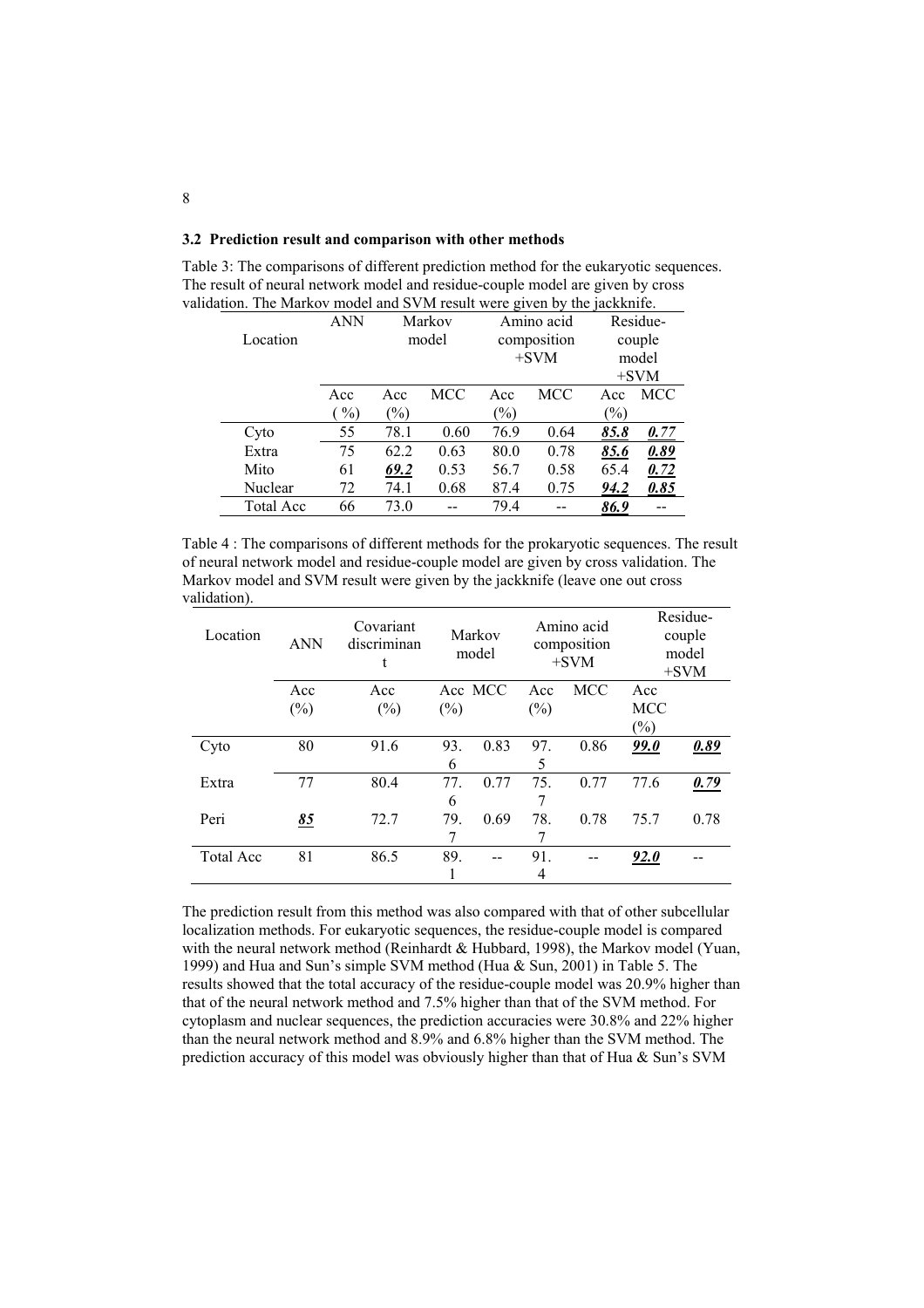method, even though it used the same support vector machine classification algorithm. This clearly reflects that residue-couple model was able to mine more useful information from the protein sequences than the amino acid composition model, especially for cytoplasm and mitochondrial sequences (8.9% and 8.7 higher than Hua and Sun's work).

Both the residue-couple model and the Markov model used sequence order information for the predictions. The total accuracy of the residue-couple model was 13.9% higher than that of the Markov model. The accuracy for extra-cellular and nuclear proteins was 23.7% and 20.1% higher than those of the Markov model method, although the accuracy for mitochondrial proteins was 3.8% lower (nevertheless, the MCC of the residue-couple model for mitochondrial was 0.72, much higher than that of the Markov model). Although both methods were based on residue order information, the powerful classification capability of SVM allowed the new method to achieve greater accuracies.

The MCC results for the different methods are also listed in Table 3. The MCC of each subcellular location using the residue-couple model was higher than all the other models, as shown in Table 3.

For the prokaryotic sequences, the results are compared in Table 4. The total accuracy of the residue-couple model was about 11% higher than that of the neural network method and 5.5% higher than that of the covariant discriminant algorithm. The accuracy for cytoplasm sequences reached 99%, although the total accuracy had no significant improvement compared with Hua & Sun's method.

For the new data with 8304 proteins and 8 subcellular locations, the total accuracy achieved 88.9%. The accuracy and the MCC for each subcellular location are listed in Table 5.

| Table 5: The prediction result of our new dataset with 8304 proteins and 8 subcellular   |
|------------------------------------------------------------------------------------------|
| locations. The results are based on 5-fold cross validation. We used the RBF kernel with |
| parameters: $\nu = 21$ and C=500.                                                        |

|                                                       | chlop |                               |  | cyto extra golgi lyso mito nuclear perox |      |
|-------------------------------------------------------|-------|-------------------------------|--|------------------------------------------|------|
| Acc $\binom{9}{0}$ 91.4 90.1 82.4 68.7 91.0 72.2 93.4 |       |                               |  |                                          | 74 I |
| MCC                                                   | 0.92  | 0.83 0.85 0.82 0.94 0.78 0.86 |  |                                          | 0.83 |

## **3.3 Robustness against errors in the N-terminal sequence**

The residue-couple model was also much more robust against errors in the protein terminal sequence than methods based on sorting signals. To show this, the samples were randomly divided into 5 equally sized subsets. One subset at a time was used as the testing set while the other 4 subsets were used to train the SVM. N-terminal segments with lengths of 10, 20, 30 and 40 amino acids were removed from the protein sequences in the testing set while keeping the full sequences of the proteins in the training set. Therefore, the SVM classifiers were trained on full sequences and tested on sequences with several missing N-terminal segments. The final prediction results were generated by combining the results of each subset in turn. The results for eukaryotic sequences and for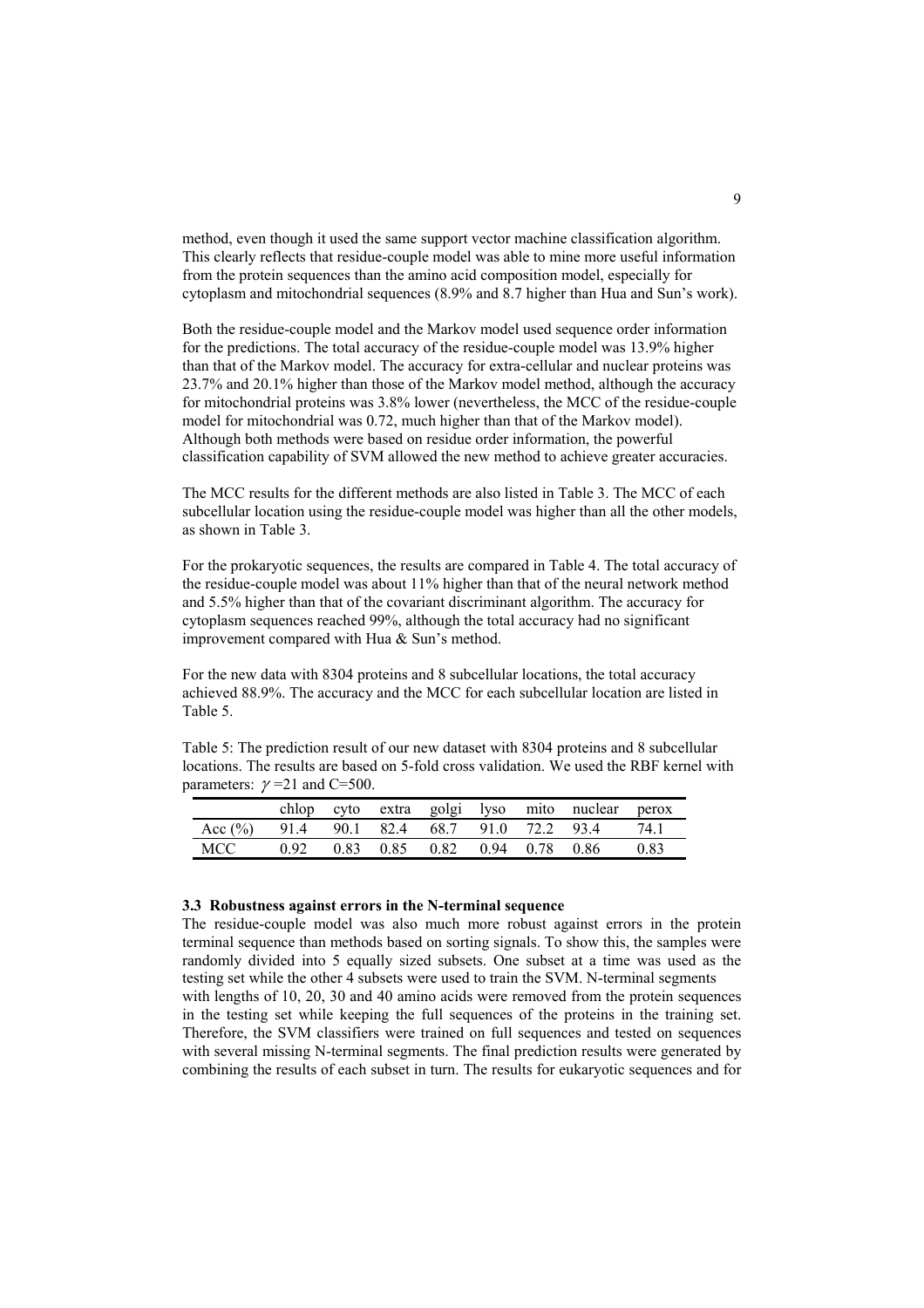prokaryotic sequences listed in Table 6 and Table 7 show that the total accuracy decreased only 3.2% for eukaryotic sequences and 1.1% for prokaryotic sequences even though 40 residues in the N-terminal were removed.

Table 6: performance comparisons for the eukaryotic protein sequences with one segment of N-terminal sequences removed. Complete: Prediction with complete sequences; CUT-10: Prediction for the rest part of sequences when 10 N-terminal amino acids were excluded; CUT-20, CUT-30, CUT-40 have similar meanings.

|          |       | Accuracy $(\% )$ |           |      |      |  |      | MCC       |      |      |  |  |
|----------|-------|------------------|-----------|------|------|--|------|-----------|------|------|--|--|
|          | Total | Cyto             | Extr<br>a | Mito | Nuc  |  | Cyto | Extr<br>a | Mito | Nuc  |  |  |
| Complet  | 86.9  | 85.8             | 85.9      | 65.4 | 97.2 |  | 0.77 | 0.89      | 0.72 | 0.85 |  |  |
| e        |       |                  |           |      |      |  |      |           |      |      |  |  |
| $CUT-10$ | 85.   | 85.2             | 81.5      | 59.  | 93.6 |  | 0.75 | 0.87      | 0.68 | 0.83 |  |  |
|          |       |                  |           | 8    |      |  |      |           |      |      |  |  |
| $CUT-20$ | 84.0  | 84.              | 80.0      | 54.  | 93.3 |  | 0.73 | 0.86      | 0.63 | 0.82 |  |  |
|          |       | 8                |           | 5    |      |  |      |           |      |      |  |  |
| $CUT-30$ | 83.1  | 83.5             | 80.0      | 50.5 | 93.4 |  | 0.72 | 0.85      | 0.60 | 0.82 |  |  |
| $CUT-40$ | 82.5  | 82.9             | 78.8      | 48.6 | 93.2 |  | 0.71 | 0.83      | 0.59 | 0.82 |  |  |

Table 7: performance comparisons for the prokaryotic protein sequences with one segment of N-terminal sequences removed. Complete: Prediction with complete sequences; CUT-10: Prediction for the rest part of sequences when 10 N-terminal amino acids were excluded; CUT-20, CUT-30, CUT-40 have similar meanings.

|           |       | Accuracy $(\% )$ |      | MCC  |      |      |      |  |
|-----------|-------|------------------|------|------|------|------|------|--|
|           | Total | Cyto             | Extr | Peri | Cyto | Extr | Peri |  |
|           |       |                  | a    |      |      | a    |      |  |
| Complet   | 92.0  | 98.7             | 77.6 | 76.  | 0.90 | 0.79 | 0.7  |  |
| e         |       |                  |      |      |      |      |      |  |
| $CUT-10$  | 92.0  | 98.3             | 794  | 77   | 0.89 | 0.81 | 0.7  |  |
|           |       |                  |      | 2    |      |      | 8    |  |
| $CUT-20$  | 91.5  | 98.4             | 78.5 | 74.  | 0.88 | 0.80 | 0.7  |  |
|           |       |                  |      | 8    |      |      | 6    |  |
| $CLIT-30$ | 91.4  | 98.7             | 79.4 | 72   | 0.88 | 0.80 | 0.7  |  |
|           |       |                  |      | 8    |      |      | 5    |  |
| $CIIT-40$ | 90.8  | 98.0             | 78.5 | 72.  | 0.87 | 0.79 | 0.7  |  |
|           |       |                  |      |      |      |      |      |  |

### **4 Discussion and future work**

The results showed that the residue-couple model successfully predicted subcellular locations. Compared with other methods, the prediction accuracy of the residue-couple model was much more evident for eukaryotic protein sequences than for prokaryotic sequences. The total accuracy of the method was only  $0.6\%$  than Hua & Sun' method (Table 3) for prokaryotic protein sequences. However, the accuracy was 7.5% better for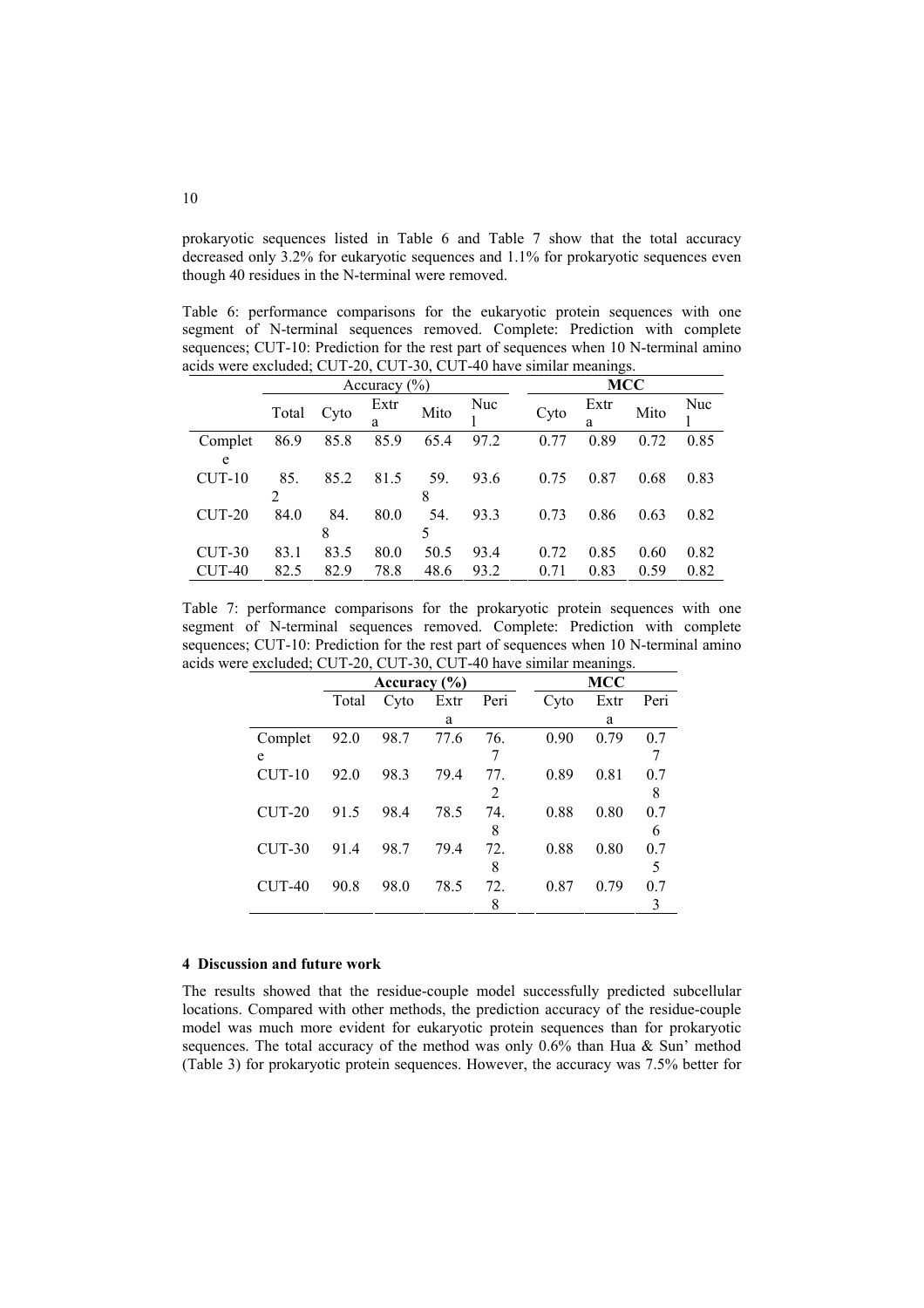eukaryotic proteins (Table 6). Note that the prokaryotic proteins have been classified with high accuracy even using linear classifiers based on amino acid composition only (the total accuracy reached 89.3% with a linear kernel SVM). This result probably reflects that their amino acid composition, which has relative simple sequence structure and biological function, is the key characteristic of prokaryotic proteins. However, eukaryotic protein sequences seem much more complex than prokaryotic sequences and their amino acid composition does not contain enough information to predict protein location. Therefore, for eukaryotic proteins, the accuracy of existing methods based on amino acid composition models are with significantly lower than the residue-couple model, which not only considers the from the amino acid composition information, but also the sequence order information.

Further studies, which will focus on three aspects to improve our work, are planned for the immediate futher,. One is to combine the residue-couple model with other complementary methods. Mitochondrial proteins are still not well predicted (65.4%), although the accuracy was higher than that of all other prediction methods (Table 3) except the Markov model. 19% of the mitochondrial proteins were incorrectly classified into the cytoplasm. A similar conclusion was also reported by Hua and Sun. This means that it is difficult to discriminate the proteins in cytoplasm and mitochondria based solely on residue-couple information. The relatively high prediction accuracy for mitochondrial proteins using the Markov model (69%) points to a combination of the Markov model and the residue-couple model as the next logical model to investigate. Future research will identify the proper strategies to combine these models. Combined methods based on sorting methods are also under consideration.

The second aspect of future work is to incorporate other types of data into the model, including gene expression profiles (Murphy et al, 2000, Nakai et al, 1997) and regulatory pathway information. Some information fusion technologies, such as meta learning methods, may be used to combine information from different datasets and different types of formats.

The third aspect is to improve the SVM classifiers, including finding ways to select better kernels, to speed up the prediction system, and to filter noise and outliers. Several papers have introduced new methods addressing the noise and outliers problems (Zhang, 1999). Some new SVM software tools such as Herosvm (Dong et al, 2002) significantly speed up the process. We are also attempting to combine an active learning strategy with the SVM method for further improvements.

## **5 Webserver and application**

The residue-couple model has been integrated into a webserver system so as to provide a subcellular localization service. The server address is: http://www.bioinfo.tsinghua.edu.cn/CoupleLoc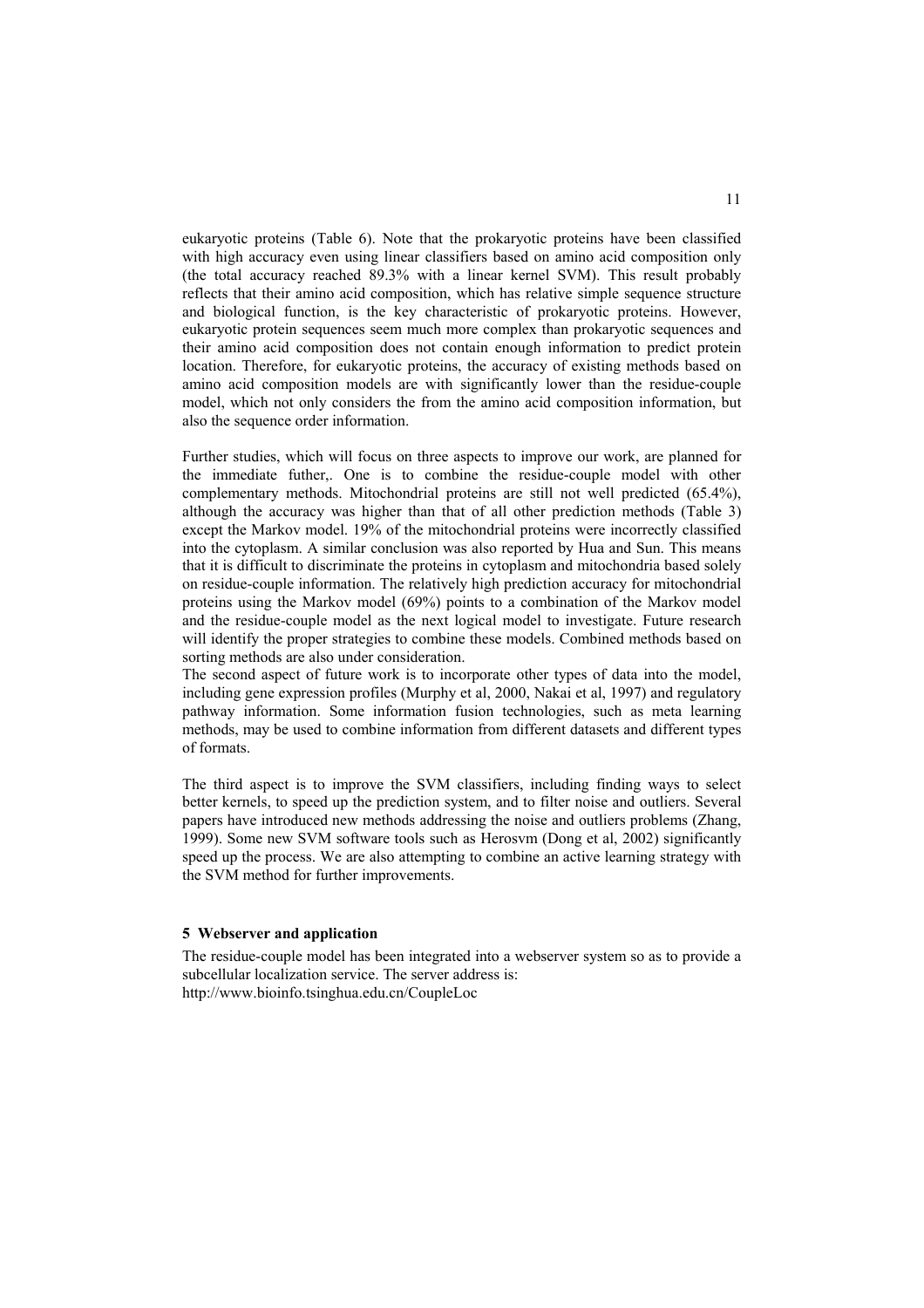#### **6 Conclusion**

A residue-couple model was developed for subcellular localization, which not only considered the amino acid composition information, but also the residue order information. The high accuracies for both prokaryotic (92.0%) and eukaryotic sequences (86.9%) showed that the new method performed well compared with other methods for subcellular location prediction. Furthermore, the method was robust agianst the errors in the N-terminal of sequences, and one real test with an unknown protein sequence comfirmed the prediction accuracy. Therefore, the residue-couple model is a more powerful system for subcellular location prediction which will be a useful tool for largescale protein function analysis.

### **7 Acknowledgement**

The authors thank Hongxiu Ning for his kindly help. We thank Dr. A.Reinhardt for providing the dataset. We thank Mr. Chih-Chung Chang and [Chih-Jen Lin](http://www.csie.ntu.edu.tw/~cjlin) for providing the LIBSVM software. We also thankMr. Jiashun Zheng, Mr. Tao Guo and Dr. Shuqun Liu for their helpful suggestions. This work was supported by Foudational Science Research Grant of Tsinghua University (No. JC2001043) the 863 projects (2002AA234041).

### **8 References**

- 1. Cedano,J., Aloy,P., Perez-Pons,J.A., and Querol,E. (1997) Relation between amino acid composition and cellular location of proteins. J. Mol. Boil., 266, 594-600.
- 2. Chou,K.C. and Elord,D. (1999) Protein subcellular location prediction. Protein Eng., 12, 107-118.
- 3. Chou.K.C. (2001) Prediction of Protein Subcellular Locations by Incorporating Quasi-Sequence-Oder Effect. Biochem. biophys. res. commun. 278, 477-483
- 4. Emanuelsson,O., Nielsen,H., Brunak,S. and von Heijne,G. (2000) Predicting subcellular localization of proteins based on their N-terminal amino acid sequence. J. Mol. Boil., 300, 1005-1016.
- 5. Feng Z. and Zhang C.T. (2001) Prediction of the subcellular location of prokaryotic proteins based on the hydrophobicity index of amino acids. Int. j. biol. macromol. 28, 225-261.
- 6. Frishman, D., Mironov, A. and Gelfand, M. (1999) Start of bacterial genes: estimating the reliability of computer prediction. Gene, 234, 257-265
- 7. Hua,S.J. and Sun,Z.R (2001) Support vector machine approach for protein subcellular localization prediction. Bioinformatics, 17, 721-728.
- 8. Jian-xiong Dong, Ching Y. Suen and Adam Krzyzak. (2002) A fast parallel optimization for training support vector machine. Technical Report, CENPARMI, Concordia University.
- 9. Nair R. and Rost B. (2002) Seqence conserved for subcellular localization. Protein Science, 11: 2836-2847.
- 10. Murphy, R.F, Boland, M.V. and Velliste, M. (2000) Towards a system for protein subcellular location: quantitative description of protein localization patterns and

12